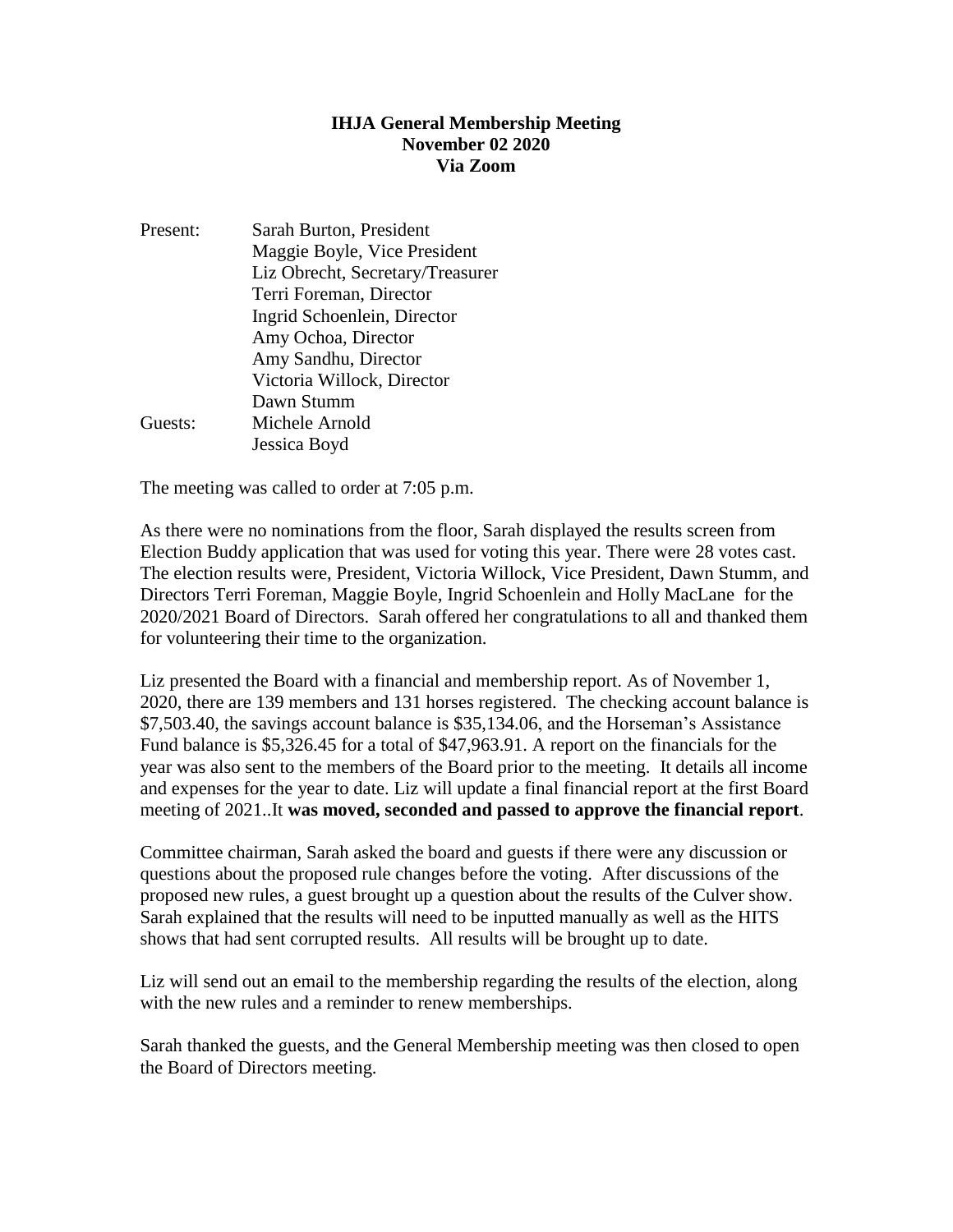# **Old Business**

Liz stated that the financial report was presented at the general membership meeting. There are no changes.

Results of the Board votes on the proposed rule changes are as follows:

1. TIP Year End Division – Proposal to establish a year end division for the TIP classes to encourage the membership with eligible horses to compete in those division at horse shows. Terri and Sarah are going to work together to determine appropriate specs and a way for the points program to count those points accurately. The final specifications will be presented at the General Membership meeting.

# **The Board voted unanimously to approve this division.**

2. Modified Horse Show – As discussed at the previous Board meeting, this rule will establish the guidelines and point system for the Modified IHJA approved horse show. Such decisions still to be made are the number of divisions/ classes in order to qualify as an approved show. Specifications still need to be finalized in order for the Board to vote on this for 2021. **The Board voted unanimously to approve this new format after all** 

# **specifications and divisions have been determined.**

- 3. All trainers must be members of IHJA in order for the client's points to count for year end awards. Like the membership and horse nominations, this membership must be done prior to their client's first show. Points are not retroactive. **The Board voted unanimously to approve this rule change.**
- 4. IHJA Hunter 2'3"

Fence Height 2'3". Open to all horses and ponies. In and outs not allowed. Division will have three over fences and under saddle. To be judged on performance, soundness and way of going. Not to be jogged. **The Board voted unanimously to approve this division.**

# 5. Only one person on the three person committee can be a member of show management or staff of the horse show. **The Board voted unanimously to approve this rule change.**

6. Future jumper. Change this sentence: One class in the division must be run as an optimum time class with no combinations. To be read as follows (same as puddle jumpers): One class in the division must be run as an optimum time class. **No combinations.**

**The Board voted unanimously to approve this clarification.**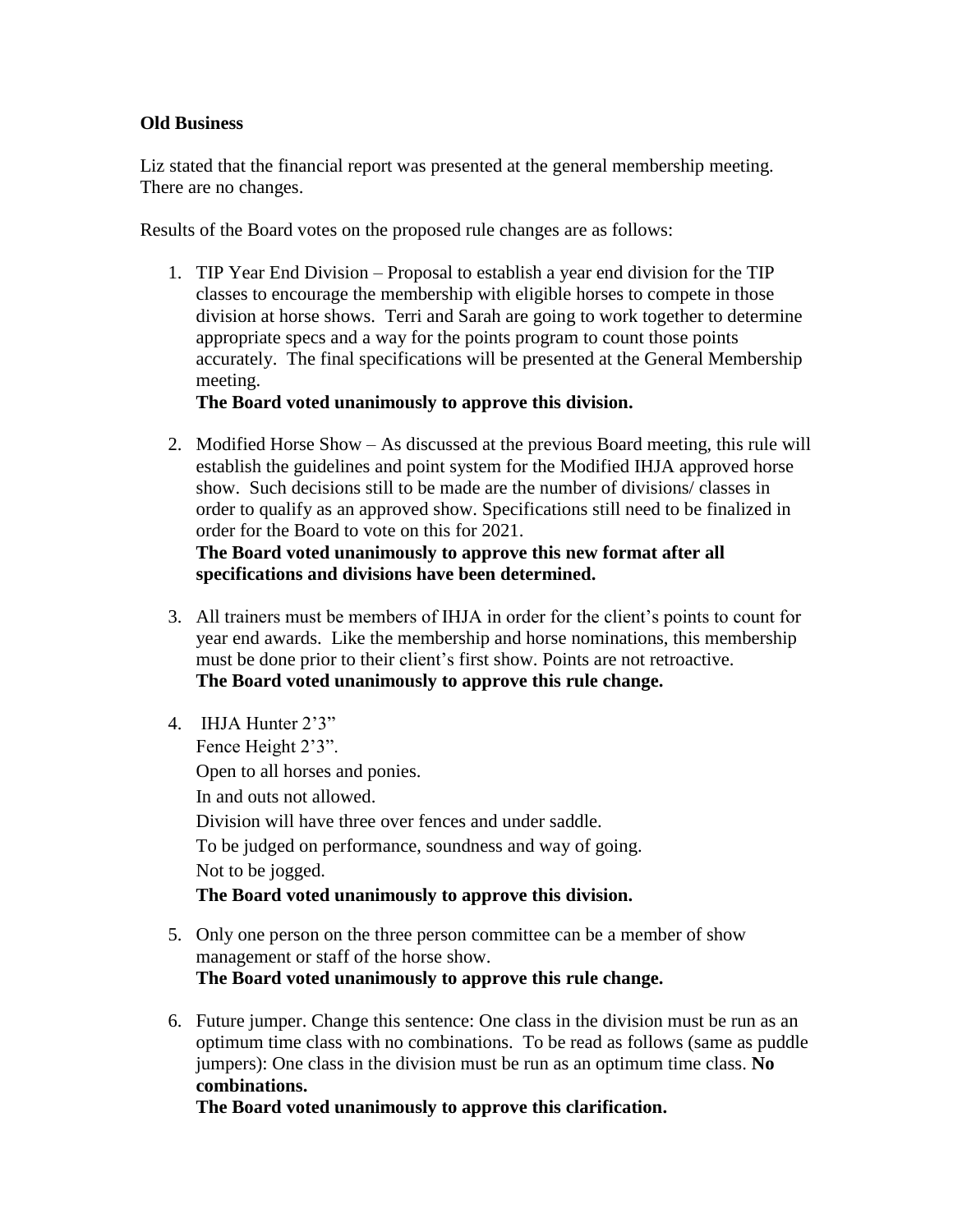- 7. Future and Puddle Jumpers- add rule to prevent use of liverpools in these classes. **No Liverpools may be used in these divisions**. **The Board voted unanimously to approve the rule change.**
- 8. Intermediate Rider Equitation Add the following limitation (to match Novice Hunter)

Riders showing in this division may not cross enter into any class or division over 2'6" at the same show.

Eliminating this line. Open to riders of any age who have not won TEN (10) BLUES in this division. Eligibility will be determined on DECEMBER 1 and shall be maintained throughout the ensuing show season. Prior year(s) BLUE ribbons will be carried forward to current year.

**The Board voted unanimously to approve this rule change.**

9. During discussion of the IHJA 2'3" Hunter division it was decided that an extraordinary rule change needed to be made to allow amateur riders in this division as well as the 2'3" jumper divisions to be allowed to show in the 2'0" Mini Medal class. \*Change sentence four to read: Not eligible to show in any division or class exceeding 2'3" in height.

**The Board voted unanimously to approve this extraordinary rule change.**

Terri updated the Board on the discussions with the Hoosier Horse Park. She and Sarah met with Kevin about the footing issues. An estimate of \$50,000 was discussed for improving the footing for use by IHJA and other organizations such as IEA. IEA is willing to donate \$10,000 towards this improvement. IHJA would also donate \$10,000 towards the footing. The hope is that the Hoosier Horse Park will fund the remainder with a possible additional \$5,000 donation that will need to be raised. The Hoosier Horse Park would like to be told of the dates that the IHJA would be interested in using the facility in 2021. Until the additional investment is raised discussion was held as to the possibility of holding a show there in April using only the one suitable ring. The plan would be to have a Spring, Summer and Fall show there. Jumps will need to be rented, and both a manager and a grounds staff to clean the stalls as there are no volunteers available currently due to the pandemic. Victoria will talk to Jack about possibly hiring him and renting his jumps.

There is also an indoor arena available that would be suitable for a clinic possibly in March. Sarah and Victoria will look into using Election Buddy or another app to survey the membership regarding a clinic. Victoria asked the Board to submit any clinician recommendations that they have.

### **New Business:**

### Banquet Committee:

The current rising numbers in COVID cases has made it necessary to make the decision to not hold the banquet at the Ritz Charles this year. Discussion was held as to other